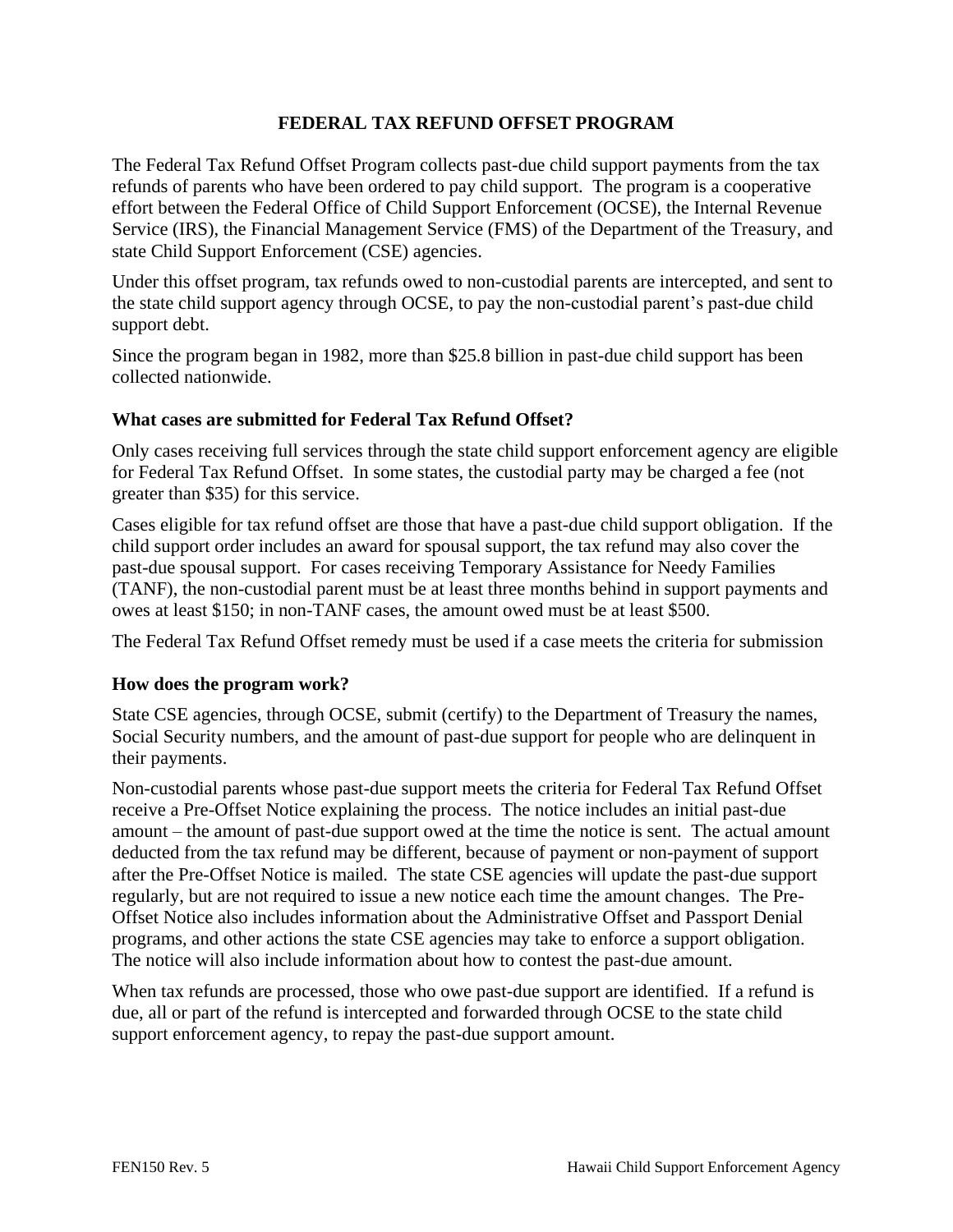At the time of the Federal Tax Refund Offset, FMS mails a Notice of Offset to the debtor stating that all or part of the Federal tax refund has been intercepted (offset) because of past-due support owed. The notice will advise the non-custodial parent to contact the local child support agency for further information.

It normally takes three to five weeks from the time of the offset until the money is sent to the state that submitted the case for offset.

# **Are interstate cases handled differently?**

The state in which the custodial party receives child support services will usually submit the past-due amount for Federal Tax Refund Offset. In cases where the non-custodial parent owes support to more than one state, each state will submit their case for Offset. The non-custodial parent will receive a separate notice for each state's submission, and will have the right to contest each state's past-due support amount.

## **I am the custodial party and received TANF (Temporary Assistance for Needy Families) for awhile. The non-custodial parent owes back child support to the state and me. If the state intercepts the tax refund will I get the money?**

Some past-due child support payments are assigned to the state as a condition of receiving TANF (formerly Aid to Families with Dependent Children – AFDC). When the state receives intercepted tax refunds, the state must first apply the refund to any past-due support amount assigned to the state. Once the state's past-due support amount has been satisfied, any remaining intercepted tax refunds are sent to the family for past-due support owed to them.

If multiple states have submitted the non-custodial parent for Federal Tax Refund Offset, the non-custodial parent's refund may not be large enough to satisfy the past-due support amount owed to each state. The first state to submit their amount owed will receive priority for the collection. After that, all amounts assigned to a state (because of public assistance – AFDC, TANF, or Foster Care – paid) will be satisfied before any amount owed to the family can be paid

In all cases, IRS tax debts have first priority over all other debts.

# **As the non-custodial parent, what happens if I have remarried, and part of the income tax refund belongs to my new spouse?**

If you and your new spouse (called a "non-obligated" or "injured" spouse) file a joint income tax return, your spouse may be able to get back his or her share of the refund. Your spouse may file a request for an Injured Spouse Claim and Allocation of a Joint Return with the IRS, to claim his or her portion of any refund due. The IRS encourages the injured spouse to file the claim at the same time the tax return is filed.

If the state CSE agency is notified that you have filed a joint IRS return with your new spouse, the state may hold part or all of the tax refund for up to six months, while waiting for IRS notification regarding the Injured Spouse Claim.